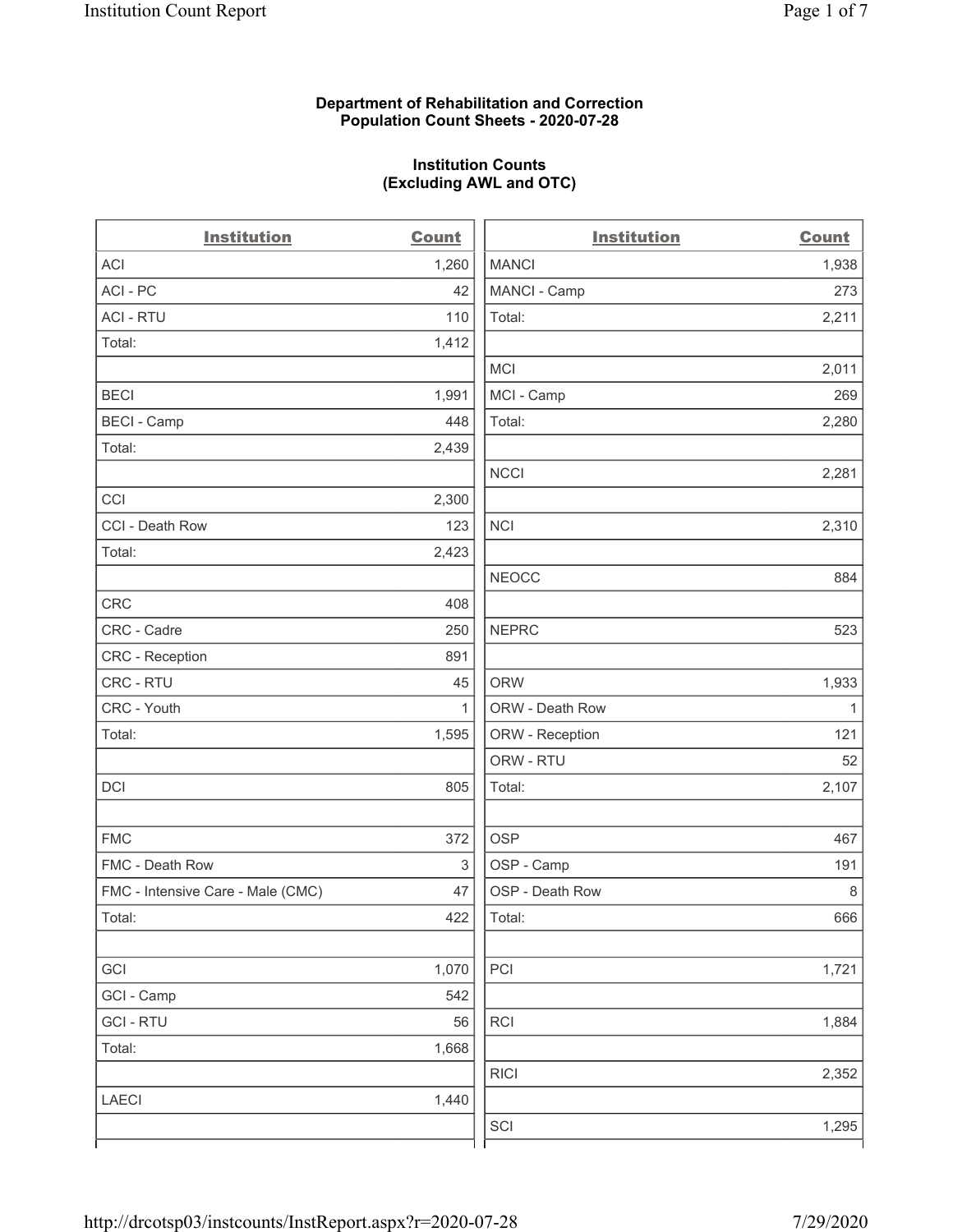|                          |       |                  | <b>Total Population:</b> | 45,113 |
|--------------------------|-------|------------------|--------------------------|--------|
|                          |       |                  |                          |        |
|                          |       | Total:           |                          | 1,249  |
|                          |       | WCI - RTU        |                          | 28     |
| Total:                   | 2,148 | <b>WCI</b>       |                          | 1,221  |
| MACI - Minimum           | 1,192 |                  |                          |        |
| <b>MACI</b>              | 956   | Total:           |                          | 881    |
|                          |       | <b>TOCI - PC</b> |                          | 152    |
| Total:                   | 1,458 | <b>TOCI</b>      |                          | 729    |
| <b>LORCI - Reception</b> | 879   |                  |                          |        |
| LORCI - Cadre            | 165   | Total:           |                          | 1,294  |
| <b>LORCI</b>             | 414   | TCI - Camp       |                          | 298    |
|                          |       | <b>TCI</b>       |                          | 996    |
| LOCI                     | 2,194 |                  |                          |        |
|                          |       | Total:           |                          | 1,210  |
| Total:                   | 1,961 | SOCF - RTU       |                          | 2      |
| LECI - Camp              | 142   | <b>SOCF</b>      |                          | 1,208  |
| LECI                     | 1,819 |                  |                          |        |

\* The Total Population includes 30 Offenders with Reason Codes 30 & 31. \*\* The Total Population includes 35 Offenders with Reason Code 0A.

## **Male Population by Security Level (Include AWL and Exclude OTC)**

| <b>Security Level</b>  |                   | <b>Body</b> | <b>AWL</b> | $(-OTC)$ | <b>Total</b> |
|------------------------|-------------------|-------------|------------|----------|--------------|
| <b>Total Level E</b>   |                   | 927         | 6          | 5        | 928          |
| Total Level 4          |                   | 1,523       | 6          | 6        | 1,523        |
| Total Level 3          |                   | 9,629       | 92         | 79       | 9,642        |
| Total Level 2          |                   | 15,387      | 109        | 74       | 15,422       |
| Total Level 1          |                   | 14,001      | 91         | 52       | 14,040       |
| <b>Total Death Row</b> |                   | 138         | 0          | $\Omega$ | 138          |
|                        | <b>Total Male</b> | 41,605      | 304        | 216      | 41,693       |

#### **Female Population by Institution (Include AWL and Exclude OTC)**

| <b>Institution</b> | <b>Body</b> | <b>AWL</b> | $(-OTC)$ | <b>Total</b> |
|--------------------|-------------|------------|----------|--------------|
| DCI                | 804         |            | ⌒        | 805          |
| <b>FMC</b>         | ⌒           |            |          |              |
| NEPRC              | 523         |            | っ        | 524          |
| <b>ORW</b>         | 1,933       | 19         | 11       | 1,941        |
| ORW - Death Row    |             |            |          |              |
|                    |             |            |          |              |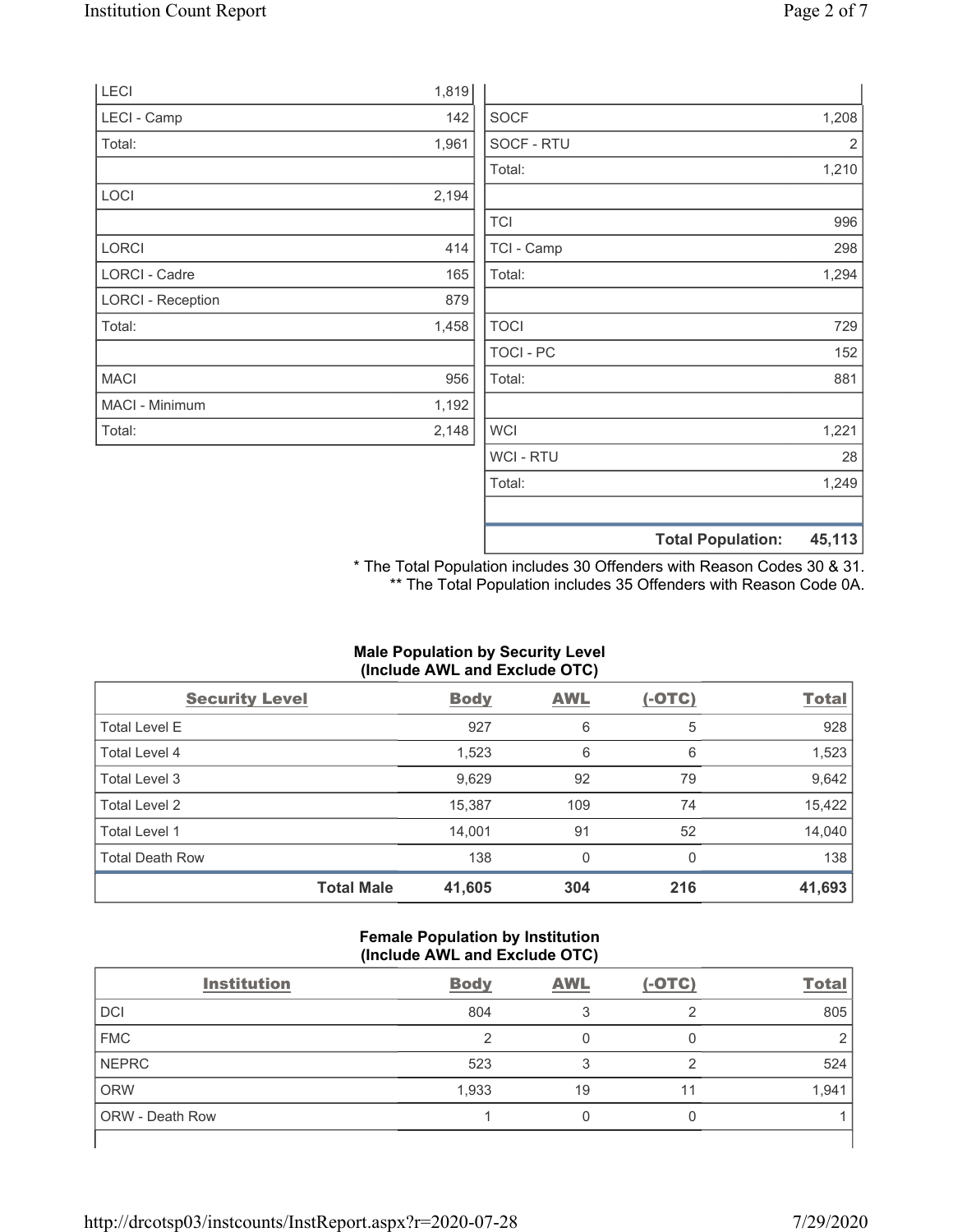| <b>ORW</b> - Reception |                          | 121    |     |     | 121    |
|------------------------|--------------------------|--------|-----|-----|--------|
| <b>ORW - RTU</b>       |                          | 52     |     |     | 52     |
|                        | <b>Total Female</b>      | 3.436  | 28  | 18  | 3,446  |
|                        |                          |        |     |     |        |
|                        | <b>Total Population:</b> | 45.041 | 332 | 234 | 45,139 |

## **Male Population by Institution: Security Level 5 and E (Include AWL and Exclude OTC)**

| <b>Institution</b> |                      | <b>Body</b>      | <b>AWL</b>          | $(-OTC)$            | <b>Total</b>   |
|--------------------|----------------------|------------------|---------------------|---------------------|----------------|
| ACI                |                      | 1                | $\mathsf{O}\xspace$ | $\mathbf 0$         | 1              |
| ${\sf CRC}$        |                      | 3                | $\mathbf 0$         | $\mathbf 0$         | $\sqrt{3}$     |
| CRC - RTU          |                      | $\overline{2}$   | $\mathsf{O}\xspace$ | $\mathsf{O}\xspace$ | $\sqrt{2}$     |
| <b>FMC</b>         |                      | 1                | $\mathsf{O}\xspace$ | 0                   | 1              |
| LECI               |                      | 19               | $\mathbf 0$         | 0                   | 19             |
| <b>MACI</b>        |                      | $\boldsymbol{9}$ | $\overline{2}$      | 1                   | $10$           |
| <b>MANCI</b>       |                      | $\overline{7}$   | $\mathsf{O}\xspace$ | 0                   | $\overline{7}$ |
| NEOCC              |                      | $10$             | $\mathbf 0$         | $\mathsf{O}\xspace$ | $10$           |
| <b>OSP</b>         |                      | 243              | $\overline{2}$      | $\overline{2}$      | 243            |
| RCI                |                      | 1                | $\mathbf 0$         | 0                   | 1              |
| <b>RICI</b>        |                      |                  | $\mathbf 0$         | 0                   | 1              |
| <b>SOCF</b>        |                      | 495              | 1                   | 1                   | 495            |
| <b>TCI</b>         |                      | 1                | $\mathsf{O}\xspace$ | 0                   |                |
| <b>TOCI</b>        |                      | 123              | 1                   | 1                   | 123            |
| TOCI - PC          |                      | 1                | $\mathbf 0$         | $\boldsymbol{0}$    | 1              |
| <b>WCI</b>         |                      | $\overline{7}$   | $\mathbf 0$         | $\mathbf 0$         | $\overline{7}$ |
| WCI - RTU          |                      | 3                | $\mathbf 0$         | 0                   | $\,$ 3 $\,$    |
|                    | <b>Total Level 5</b> | 927              | $6\phantom{1}6$     | 5                   | 928            |

# **Male Population by Institution: Security Level 4 (Include AWL and Exclude OTC)**

| <b>Institution</b>                | <b>Body</b> | <b>AWL</b> | (-OTC) | <b>Total</b> |
|-----------------------------------|-------------|------------|--------|--------------|
| ACI                               |             |            |        |              |
| CRC                               | 8           |            |        |              |
| CRC - Reception                   |             |            |        |              |
| CRC - RTU                         | 10          |            |        | 10           |
| <b>FMC</b>                        | っ           |            |        |              |
| FMC - Intensive Care - Male (CMC) |             |            |        |              |
| <b>LOCI</b>                       |             |            |        |              |
| <b>LORCI</b>                      | 5           |            |        | 5            |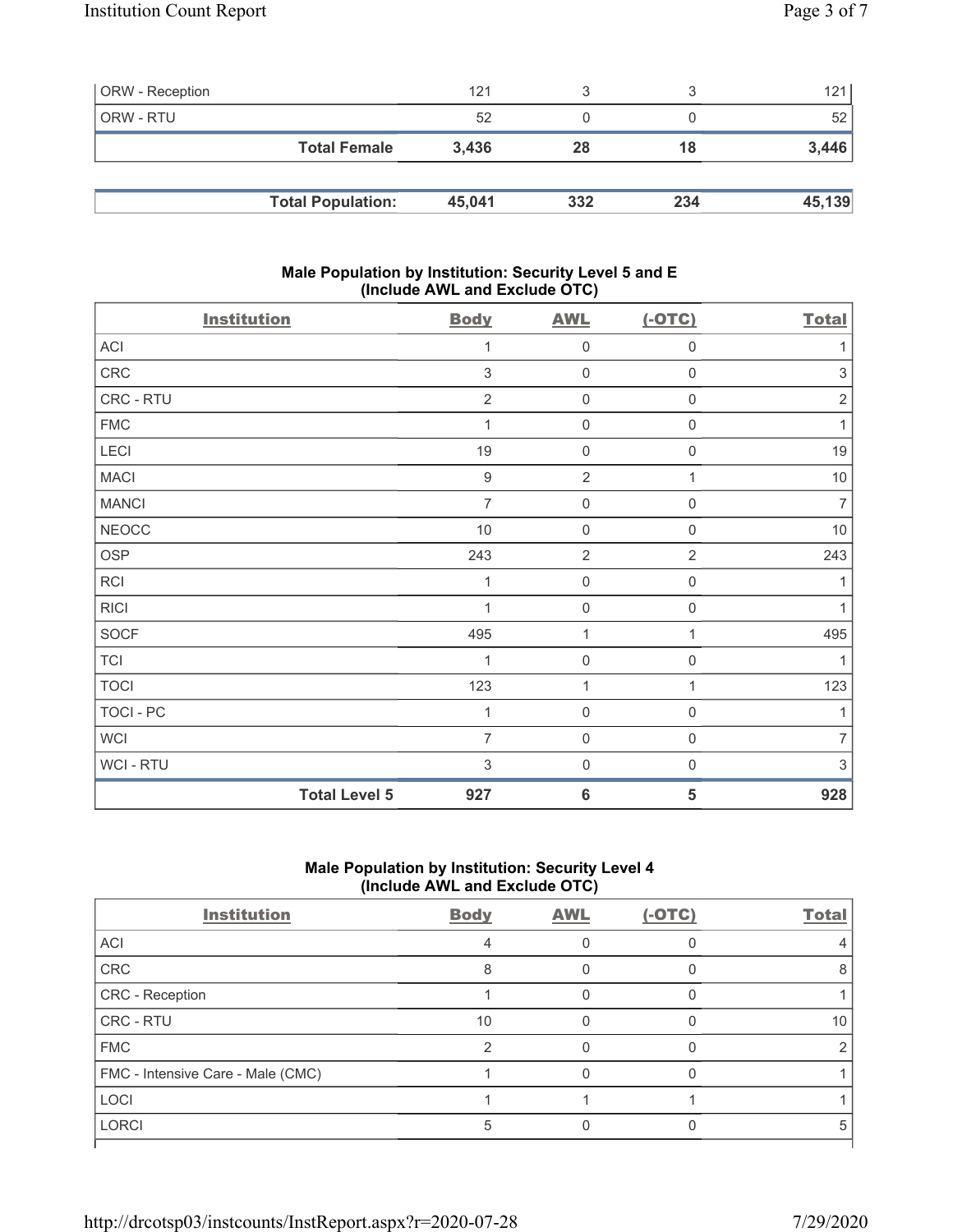| <b>LORCI - Reception</b> |                      |       |          |                  | $\mathbf{3}$ |
|--------------------------|----------------------|-------|----------|------------------|--------------|
| <b>MACI</b>              |                      | 16    | 0        | O                | 16           |
| <b>OSP</b>               |                      | 195   | $\Omega$ | $\left( \right)$ | 195          |
| <b>SOCF</b>              |                      | 668   | 4        |                  | 668          |
| SOCF - RTU               |                      | 2     | $\Omega$ | O                | 2            |
| <b>TOCI</b>              |                      | 589   |          |                  | 589          |
| TOCI - PC                |                      | 12    | 0        |                  | 12           |
| <b>WCI</b>               |                      |       | $\Omega$ |                  |              |
| WCI-RTU                  |                      | 5     | $\Omega$ | U                | 5            |
|                          | <b>Total Level 4</b> | 1,523 | 6        | 6                | 1,523        |

## **Male Population by Institution: Security Level 3 (Include AWL and Exclude OTC)**

| <b>Institution</b>                | <b>Body</b>      | <b>AWL</b>          | $(-OTC)$            | <b>Total</b>     |
|-----------------------------------|------------------|---------------------|---------------------|------------------|
| <b>ACI</b>                        | 19               | $\mathsf{O}\xspace$ | $\mathsf 0$         | 19               |
| ACI-PC                            | 8                | $\mathbf 0$         | $\mathsf 0$         | $\,8\,$          |
| <b>BECI</b>                       | 19               | $\mathbf 0$         | $\mathsf{O}\xspace$ | 19               |
| CCI                               | 17               | $\mathbf 0$         | $\mathbf 0$         | 17               |
| CRC                               | 231              | $\boldsymbol{9}$    | $\boldsymbol{9}$    | 231              |
| CRC - Cadre                       | 12               | $\mathbf 0$         | $\mathsf{O}\xspace$ | 12               |
| <b>CRC</b> - Reception            | 466              | 11                  | $\boldsymbol{9}$    | 468              |
| CRC - RTU                         | 32               | $\mathbf 0$         | $\mathsf{O}\xspace$ | 32               |
| CRC - Youth                       | $\mathbf{1}$     | $\mathbf 0$         | $\mathsf{O}\xspace$ | $\mathbf{1}$     |
| <b>FMC</b>                        | $\boldsymbol{9}$ | $\mathbf 0$         | $\mathbf 0$         | $\boldsymbol{9}$ |
| FMC - Intensive Care - Male (CMC) | 3                | $\mathbf 0$         | $\mathsf{O}\xspace$ | $\,$ 3 $\,$      |
| GCI                               | 9                | $\mathbf 0$         | $\mathsf{O}\xspace$ | $\boldsymbol{9}$ |
| <b>LAECI</b>                      | 20               | $\mathbf 0$         | $\mathsf{O}\xspace$ | 20               |
| LECI                              | 1,387            | $6\,$               | $\,6\,$             | 1,387            |
| LOCI                              | 13               | $\mathbf 0$         | $\mathsf{O}\xspace$ | 13               |
| LORCI                             | 162              | 25                  | 25                  | 162              |
| LORCI - Cadre                     | 22               | $\mathbf 0$         | $\mathsf{O}\xspace$ | 22               |
| <b>LORCI - Reception</b>          | 45               | $\mathbf{1}$        | $\mathsf{O}\xspace$ | 46               |
| <b>MACI</b>                       | 847              | $\,$ 3 $\,$         | $\overline{2}$      | 848              |
| <b>MANCI</b>                      | 1,740            | 17                  | 13                  | 1,744            |
| MCI                               | 10               | $\mathbf 0$         | $\mathsf{O}\xspace$ | $10$             |
| <b>NCCI</b>                       | 23               | $\mathbf 0$         | $\mathsf{O}\xspace$ | 23               |
| <b>NCI</b>                        | 8                | $\mathbf 1$         | $\mathbf{1}$        | 8                |
| <b>NEOCC</b>                      | 783              | $\overline{4}$      | $\,$ 3 $\,$         | 784              |
| <b>OSP</b>                        | 1                | $\mathbf 0$         | $\mathsf{O}\xspace$ | $\mathbf{1}$     |
| PCI                               | 42               | $\mathbf{1}$        | $\mathsf{O}\xspace$ | 43               |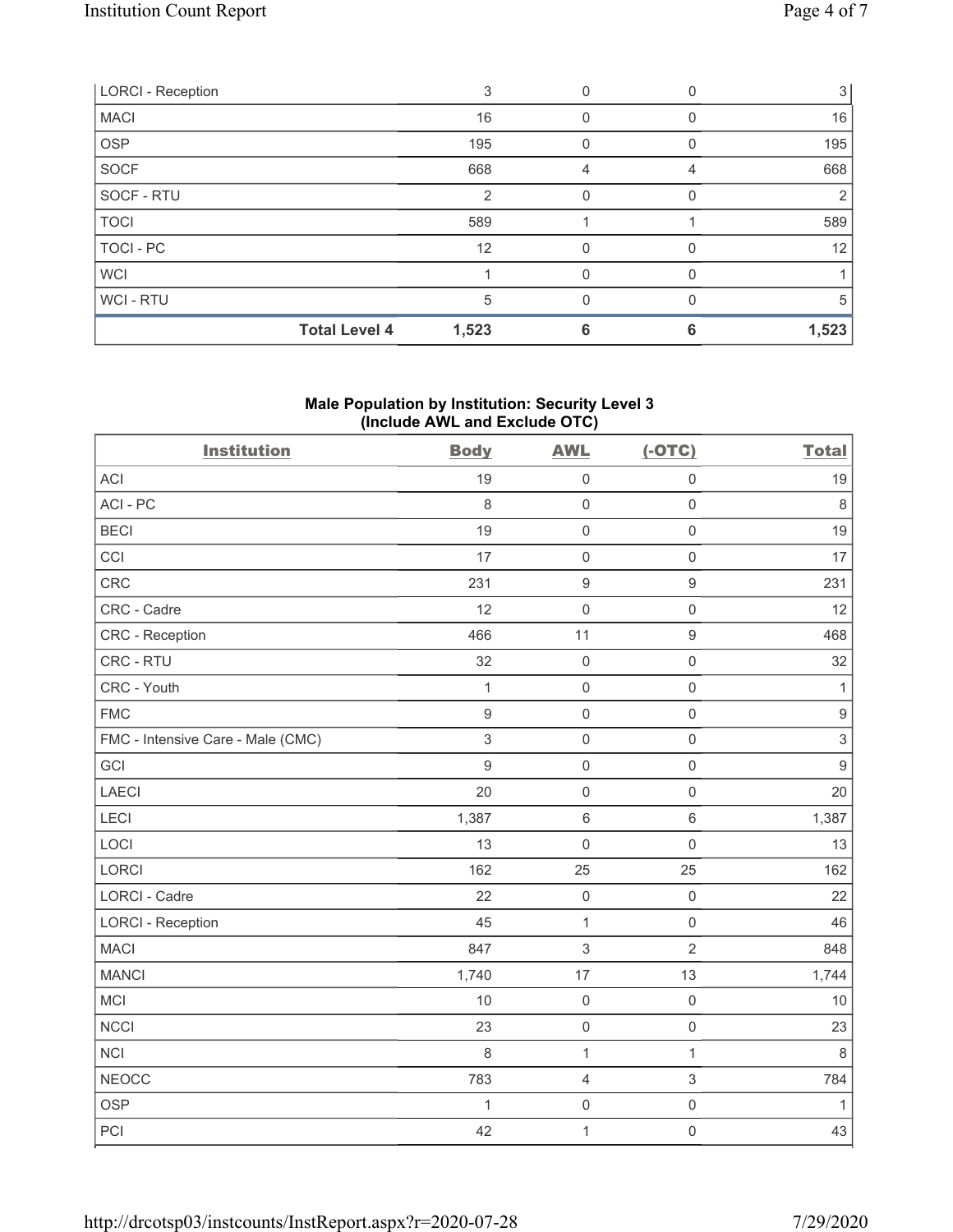| <b>RCI</b>  |                      | 1,494 | 5           | 5  | 1,494 |
|-------------|----------------------|-------|-------------|----|-------|
| <b>RICI</b> |                      | 33    | 0           | 0  | 33    |
| SCI         |                      | 23    | 0           | 0  | 23    |
| SOCF        |                      | 43    | 0           | 0  | 43    |
| <b>TCI</b>  |                      | 881   | 4           |    | 884   |
| TCI - Camp  |                      |       | $\mathbf 0$ | 0  |       |
| <b>TOCI</b> |                      | 13    | $\mathbf 0$ | 0  | 13    |
| TOCI - PC   |                      | 80    | 0           | 0  | 80    |
| <b>WCI</b>  |                      | 1,116 | 5           | 5  | 1,116 |
| WCI - RTU   |                      | 16    | 0           | 0  | 16    |
|             | <b>Total Level 3</b> | 9,629 | 92          | 79 | 9,642 |

## **Male Population by Institution: Security Level 2 (Include AWL and Exclude OTC)**

| <b>Institution</b>                | <b>Body</b>    | <b>AWL</b>          | $(-OTC)$                  | <b>Total</b>   |
|-----------------------------------|----------------|---------------------|---------------------------|----------------|
| <b>ACI</b>                        | 685            | $\overline{4}$      | $\overline{2}$            | 687            |
| ACI-PC                            | 22             | $\mathsf{O}\xspace$ | $\mathsf{O}\xspace$       | 22             |
| <b>ACI - RTU</b>                  | 86             | $\mathbf 0$         | $\mathbf 0$               | 86             |
| <b>BECI</b>                       | 1,303          | 8                   | $\overline{7}$            | 1,304          |
| CCI                               | 1,731          | 13                  | $\,6\,$                   | 1,738          |
| CRC                               | 59             | $\mathbf{1}$        | $\mathbf{1}$              | 59             |
| CRC - Cadre                       | 233            | $\mathbf 0$         | $\mathsf{O}\xspace$       | 233            |
| CRC - Reception                   | 198            | 3                   | $\sqrt{3}$                | 198            |
| CRC - RTU                         | $\mathbf{1}$   | $\mathbf 0$         | $\mathsf{O}\xspace$       | $\mathbf{1}$   |
| <b>DCI</b>                        | $\mathbf{1}$   | $\mathbf 0$         | $\mathbf 0$               | $\mathbf{1}$   |
| <b>FMC</b>                        | 21             | 1                   | $\mathsf{O}\xspace$       | 22             |
| FMC - Intensive Care - Male (CMC) | 13             | $\mathbf 0$         | $\mathsf{O}\xspace$       | 13             |
| GCI                               | 436            | $\mathsf{O}\xspace$ | $\mathsf{O}\xspace$       | 436            |
| GCI - Camp                        | $\overline{4}$ | $\mathbf 0$         | $\mathsf 0$               | $\overline{4}$ |
| <b>GCI-RTU</b>                    | 44             | $\mathbf 0$         | $\mathbf 0$               | 44             |
| <b>LAECI</b>                      | 909            | 13                  | $\boldsymbol{9}$          | 913            |
| LECI                              | 404            | $\overline{5}$      | $\ensuremath{\mathsf{3}}$ | 406            |
| LOCI                              | 1,229          | $\overline{7}$      | $\overline{7}$            | 1,229          |
| <b>LORCI</b>                      | 154            | $\,6\,$             | $6\,$                     | 154            |
| <b>LORCI - Cadre</b>              | 133            | $\mathsf{O}\xspace$ | $\mathsf{O}\xspace$       | 133            |
| <b>LORCI - Reception</b>          | 354            | $\mathsf{O}\xspace$ | $\mathsf{O}\xspace$       | 354            |
| <b>MACI</b>                       | 84             | $\sqrt{3}$          | $\sqrt{3}$                | 84             |
| <b>MANCI</b>                      | 170            | $\mathbf 0$         | $\mathsf{O}\xspace$       | 170            |
| <b>MCI</b>                        | 1,424          | $\overline{4}$      | $\overline{2}$            | 1,426          |
| MCI - Camp                        | $\overline{2}$ | $\mathsf{O}\xspace$ | $\mathbf 0$               | $\sqrt{2}$     |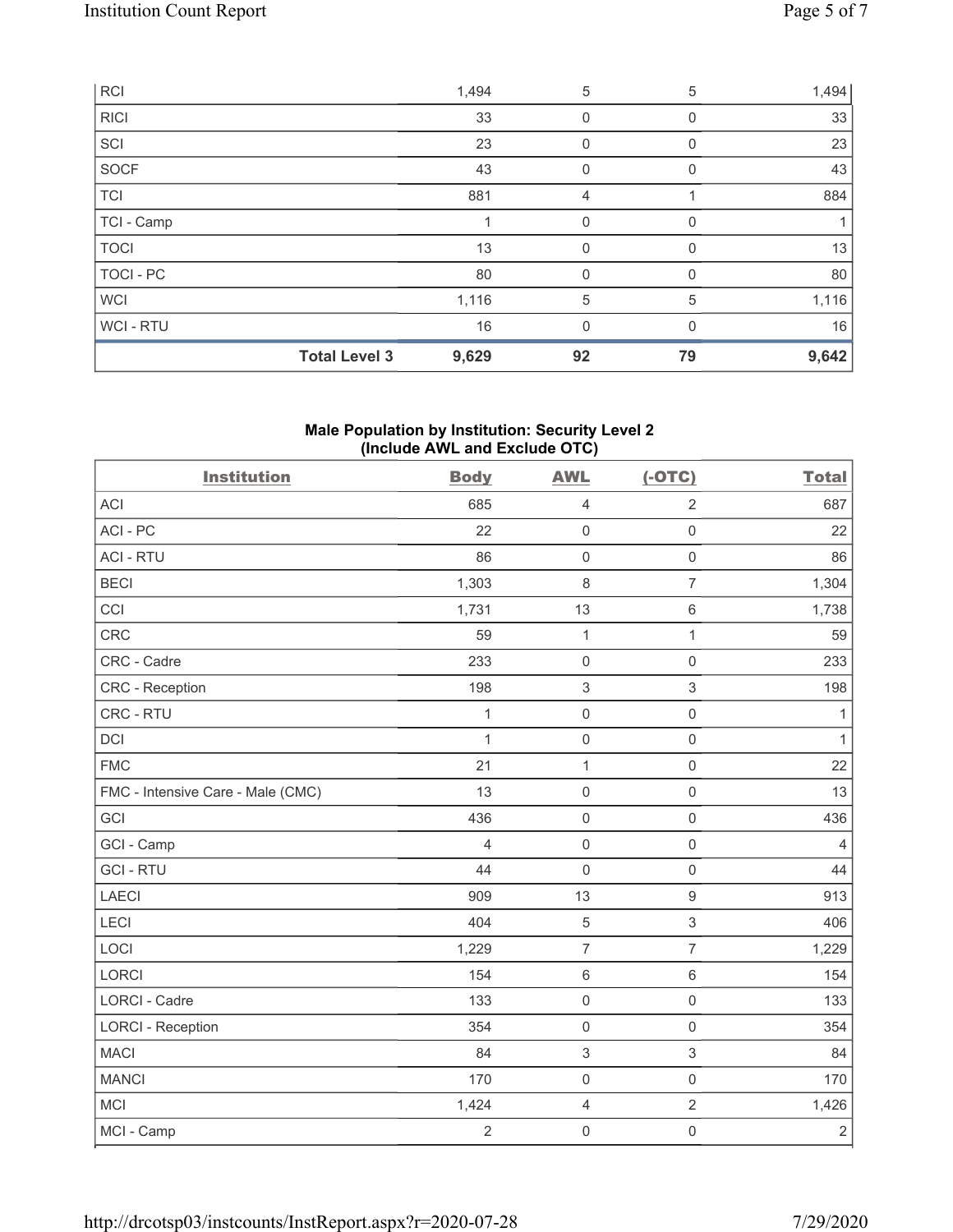| <b>NCCI</b>  |                      | 982            | $\sqrt{5}$     | 4              | 983            |
|--------------|----------------------|----------------|----------------|----------------|----------------|
| <b>NCI</b>   |                      | 1,246          | 10             | $\overline{7}$ | 1,249          |
| <b>NEOCC</b> |                      | 91             | 1              | 0              | 92             |
| <b>OSP</b>   |                      | $\overline{2}$ | 0              | 0              | 2              |
| PCI          |                      | 733            | 9              | $\overline{2}$ | 740            |
| <b>RCI</b>   |                      | 389            | $\overline{2}$ | $\overline{2}$ | 389            |
| <b>RICI</b>  |                      | 1,160          | 8              | 6              | 1,162          |
| SCI          |                      | 858            | 5              | 4              | 859            |
| <b>SOCF</b>  |                      | $\overline{2}$ | $\mathbf 0$    | 0              | $\overline{2}$ |
| <b>TCI</b>   |                      | 65             | 1              | 0              | 66             |
| <b>TOCI</b>  |                      | $\overline{4}$ | $\mathbf 0$    | $\mathbf 0$    | 4              |
| TOCI - PC    |                      | 58             | $\mathbf 0$    | 0              | 58             |
| <b>WCI</b>   |                      | 97             | 0              | $\Omega$       | 97             |
|              | <b>Total Level 2</b> | 15,387         | 109            | 74             | 15,422         |

## **Male Population by Institution: Security Level 1 (Include AWL and Exclude OTC)**

| <b>Institution</b>                | <b>Body</b> | <b>AWL</b>          | $(-OTC)$            | <b>Total</b> |
|-----------------------------------|-------------|---------------------|---------------------|--------------|
| <b>ACI</b>                        | 551         | 1                   | $\mathsf 0$         | 552          |
| ACI-PC                            | 12          | $\mathsf{O}\xspace$ | $\mathbf 0$         | 12           |
| <b>ACI - RTU</b>                  | 24          | $\mathsf{O}\xspace$ | $\mathsf{O}\xspace$ | 24           |
| <b>BECI</b>                       | 668         | $\overline{4}$      | 1                   | 671          |
| <b>BECI - Camp</b>                | 447         | $\mathbf 0$         | 0                   | 447          |
| CCI                               | 551         | $\,8\,$             | 1                   | 558          |
| <b>CRC</b>                        | 46          | 1                   | 1                   | 46           |
| CRC - Cadre                       | 5           | $\mathsf{O}\xspace$ | $\mathsf{O}\xspace$ | $\sqrt{5}$   |
| <b>CRC</b> - Reception            | 222         | $\,8\,$             | 8                   | 222          |
| <b>FMC</b>                        | 337         | $\,$ 3 $\,$         | $\mathbf{1}$        | 339          |
| FMC - Intensive Care - Male (CMC) | 30          | $\mathsf{O}\xspace$ | $\mathbf 0$         | 30           |
| GCI                               | 625         | $\,$ 3 $\,$         | $\overline{2}$      | 626          |
| GCI - Camp                        | 538         | $\mathsf{O}\xspace$ | $\mathsf 0$         | 538          |
| <b>GCI-RTU</b>                    | 12          | $\mathsf{O}\xspace$ | $\mathsf 0$         | 12           |
| <b>LAECI</b>                      | 511         | $\,6\,$             | $\,6\,$             | 511          |
| LECI                              | 8           | $\overline{2}$      | $\mathsf{O}\xspace$ | 10           |
| LECI - Camp                       | 142         | $\mathsf{O}\xspace$ | $\mathsf 0$         | 142          |
| LOCI                              | 951         | $\overline{4}$      | $\overline{2}$      | 953          |
| <b>LORCI</b>                      | 93          | $\,6\,$             | 5                   | 94           |
| LORCI - Cadre                     | 10          | $\mathsf{O}\xspace$ | $\mathsf{O}\xspace$ | 10           |
| <b>LORCI - Reception</b>          | 477         | $\mathsf{O}\xspace$ | $\mathsf{O}\xspace$ | 477          |
| MACI - Minimum                    | 1,192       | $\mathbf 5$         | 5                   | 1,192        |